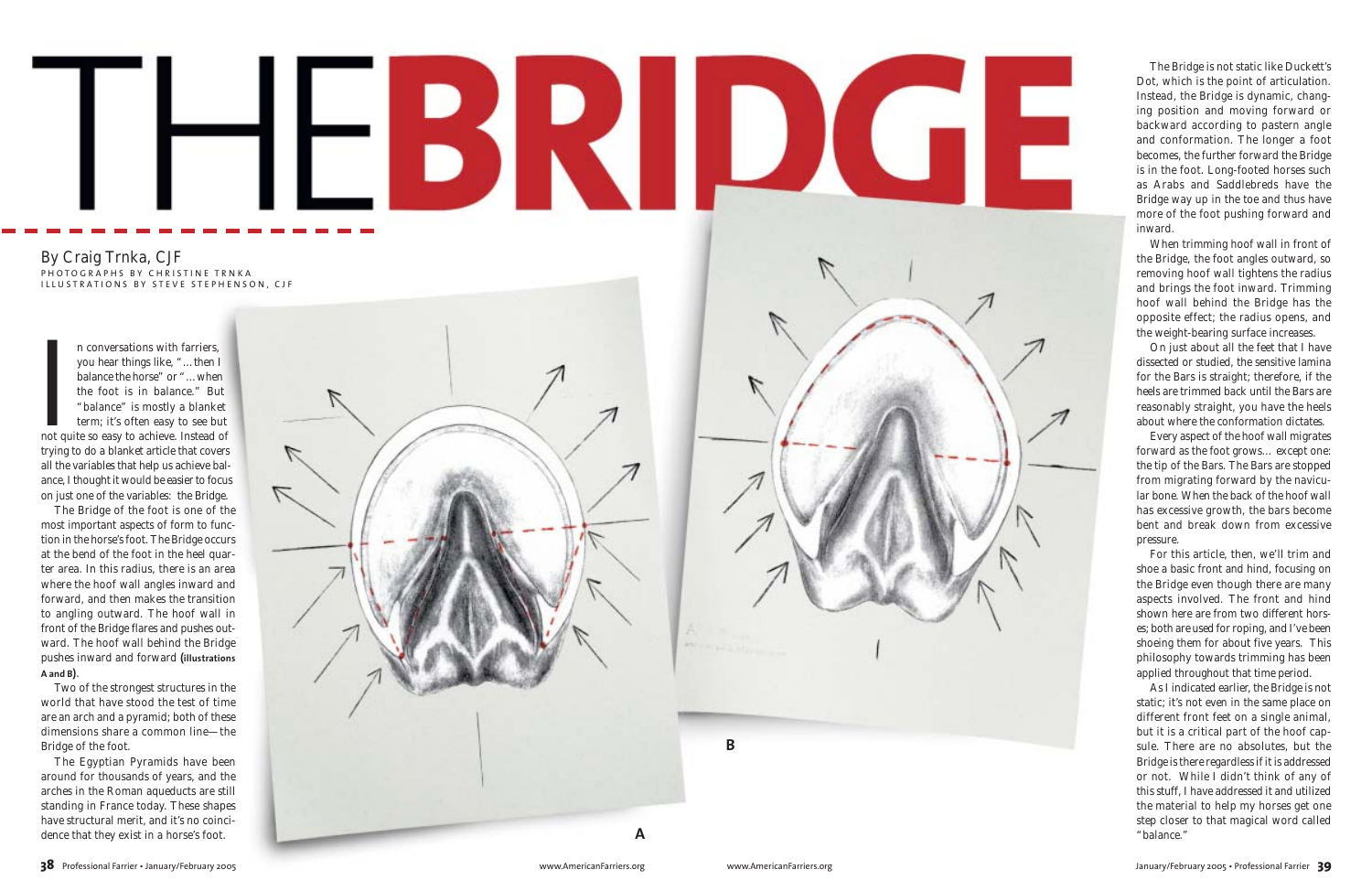The red marker on this front shows where the medial and lateral flares begin and go well up into the toe. The dorsal aspect of the toe rarely has a flare that does not originate from one diagonal or the other.

Trimming the hoof wall and sole to a comfortable length opens up the radius of the heel area behind the Bridge. I use the rasp to cut a nice radius in front of the Bridge that follows the inside edge of the white line. The red on the hoof wall indicates where the majority of flare was taken off.



When the foot is completely dressed I marked where the foot makes the transition; this is the widest part of the foot. The marker is so that you can see the actual weight bearing in the heels (the photo sometimes makes the frog material look like weight bearing) and shows that the arch of the foot is the same on both sides of the Bridge. Where the Bars blend into the sole usually corresponds to the Bridge on a healthy foot. This also makes the third point in the pyramid.



The shoe should fit the foot. The foot should have a leading edge—no matter how blunt or how narrow. The arch coming out of the toe and into the Bridge should mirror the arch coming from the end of the heel to the Bridge. These are in no way absolutes but rather things to strive for.

The red arrow in the heel quarter area corresponds with the line on the bottom of the foot, and the arrow in the toe is where the flare gradually dissipates. The medial and lateral flares are read by some as "Toe Quarters"; I read them as distortion, which needs to be addressed, because they are directly responsible for moving the Bridge of the foot forward and backward.



Here you can see how the foot was shaped from the under side before placing it on the peg and blending in from the dorsal side. I call this cutting my shape into the foot so that I can see the shape from the top and follow it.



Finding the apex of the frog and the buttress or origin of the foot (marked by the red marker) are some road signs to go by in trimming feet.

dressed and the fit in the heel and widest part of the foot. The lateral view shows the foot in relation to the pastern. When trimming feet in this manner, the pastern angle lines up with the hoof capsule.



The marker in the heel area on this hind foot shows the point of origin or buttress, the marker in the middle shows where the flare begins.

On a hind foot, the flare usually starts at the toe and goes back to the Bridge. Since this foot is being reset at about 6 weeks, the flare is minimal but needs to be addressed.